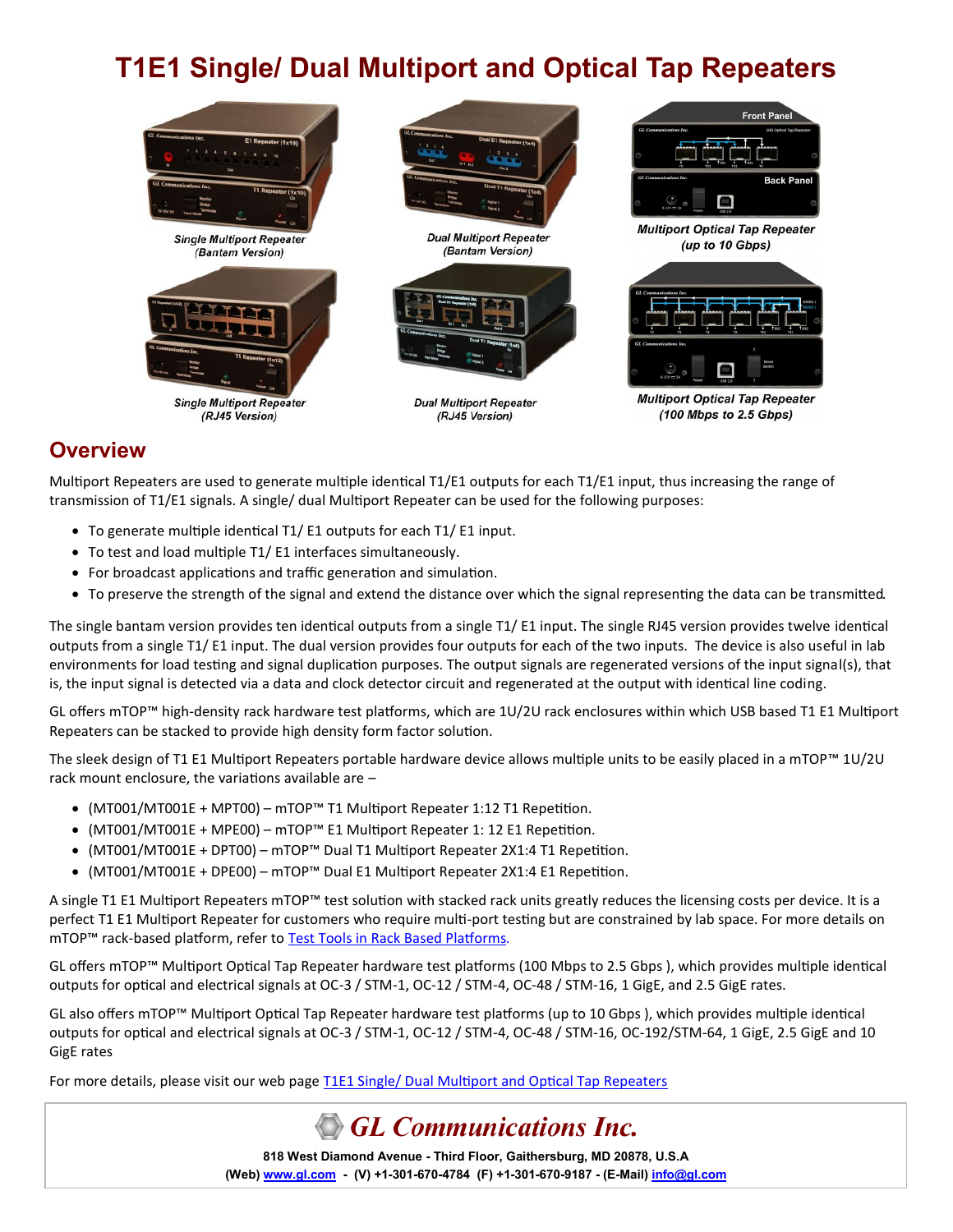# **Multiport Repeaters**

# **Common Features of Single/ Dual Multiport Repeaters**

- The input and output connections are through standard bantam or RJ 45 jacks.
- Inputs and outputs are compatible with CCITT G.703.
- Units operate on a voltage of 7-12 V DC and draw a current of upto 1000 mA.
- T1 and E1 signals are terminated at 100 Ohms or 120 Ohms respectively.
- The repeater permits output drive for line lengths up to 655 feet.
- The T1 Multiport Repeater and E1 Multiport Repeater are available as separate units.
- LEDs are provided to indicate the presence or absence of input signals and power.
- Provides Terminate, Bridge and Monitor mode of operations.



### DUAL E1 MULTIPORT REPEATER

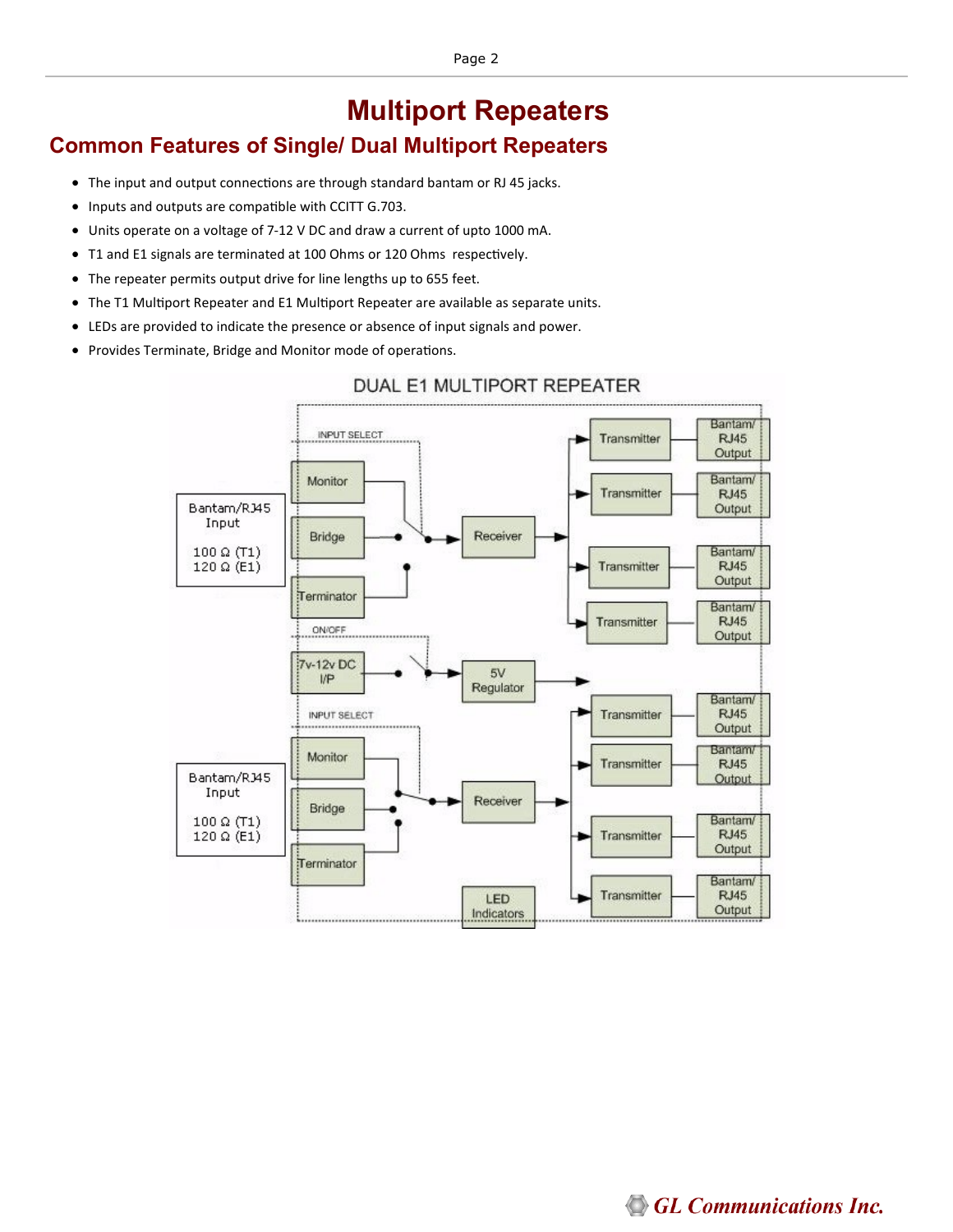# **Dual Multiport Repeater**

#### **Input Features**

Provides two independent sections of logic that repeat and multiply input T1/ E1 signals; each input is repeated 4 times at the output. For each section, the input termination is 100 Ohms (T1) / 120 Ohms (E1) balanced (bantam or RJ45) through a front panel switch.

#### **Output Features**

- Each section has four outputs: each output is 100 Ohms (T1) / 120 Ohms (E1) balanced (bantam or RJ 45).
- The output of one section can be fed to the input of the second section, thereby providing seven identical outputs consistingof seven (7) bantam or RJ45 outputs.

## **Single Multiport Repeater**

#### **Input Features**

- Terminate and Monitor Input:
	- −DSX level E1 signal is terminated at 120W
	- −DSX level T1 signal is terminated at 100W
- Bridged Input:
	- −DSX level T1/E1 signal is terminated at > 1000W

#### **Output Features**

- A single Multiport Repeater contains ten or twelve identical output ports.
- The input T1/ E1 signal is regenerated and provided at the ten or twelve output ports.

# **Specifications**

#### **Physical Dimensions**

- Dimensions of Dual Multiport Repeater (2 x 4): 5.5" x 5.5" x 1.5"
- Dimensions of Single Multiport Repeater (1 x 10): 6.5" x 5.5" x 1.5"

#### **Power Supply Features**

The required input voltage to the T1/ E1 Multiport Repeater is 9V DC. Please use the supplied AC/DC adapter for 120V (or 220V) AC power supply. The output of the adapter is 9V DC. The current drawn is 500 mA.

#### **LED Indicators**

The T1/ E1 Multiport Repeater have 12 LEDs on the front panel.

- The first LED (next to the input bantam jacks) indicates the input signal status. This LED turns on when a valid T1/ E1 inputsignal is connected.
- LEDs from 2nd to 11th indicate the output signal status. These LEDs are lit if there is a valid output signal.
- The last LED indicates the input power status. This LED is lit when the power to the repeater is switched on.

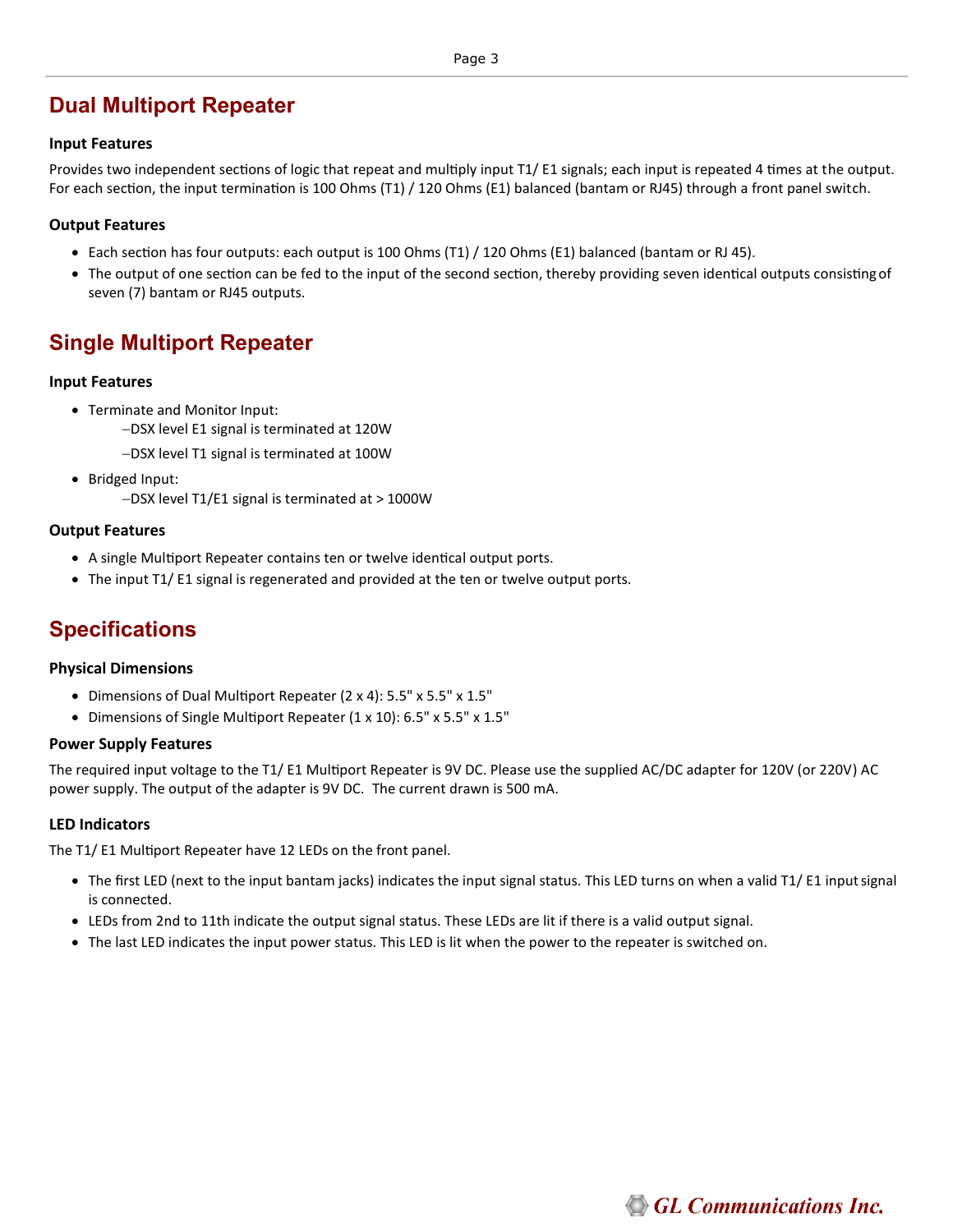## **mTOP™ - High Density Rack Mount Form Factor**

High Density T1 E1 Multiport Repeaters form factor solution are used are used to generate multiple identical T1/E1 outputs for each T1/E1 input, thus increasing the range of transmission of T1/E1 signals. The chassis comprises of A single/ dual Multiport Repeater with stacked USB units greatly reduces the licensing costs per device.



**1U mTOP™ rack w/ Dual E1 (1:4) Multiport Repeater (Front Panel View)** 



**1U mTOP™ rack w/ Single E1 Multiport (1:12) Repeater (Front Panel View)** 

# **Hardware Specification**

- Height: 1U Rack
- Length: 16 Inches
- Width: 19 Inches
- mTOP™ System (embedded SBC, T1 E1 Multiport Repeater).
- Multiport Repeater Unit -

−A dual bantam version provides four outputs for each of the two T1/ E1 input.

- −A single RJ45 version provides twelve identical outputs from a single T1/ E1 input.
- −A dual version provides four outputs for each of the two inputs.
- SBC specifications
	- −Intel Core i3 or optional i7 Equivalent, Windows® 10 64-bit Pro Operating System.
	- −USB 2.0 or 3.0 Ports, ATX Power Supply.
	- −240GB Hard drive, 8G Memory (Min).
- Order information
	- −MT001 1U mTOP rack with SBC (Intel Core i3).
	- −MT001E 1U mTOP rack with SBC (Intel Core i7).
	- −MPT00
	- −MPE00
	- −DPT00
	- −DPE00
	- −T1 E1 Multiport Repeater Options.

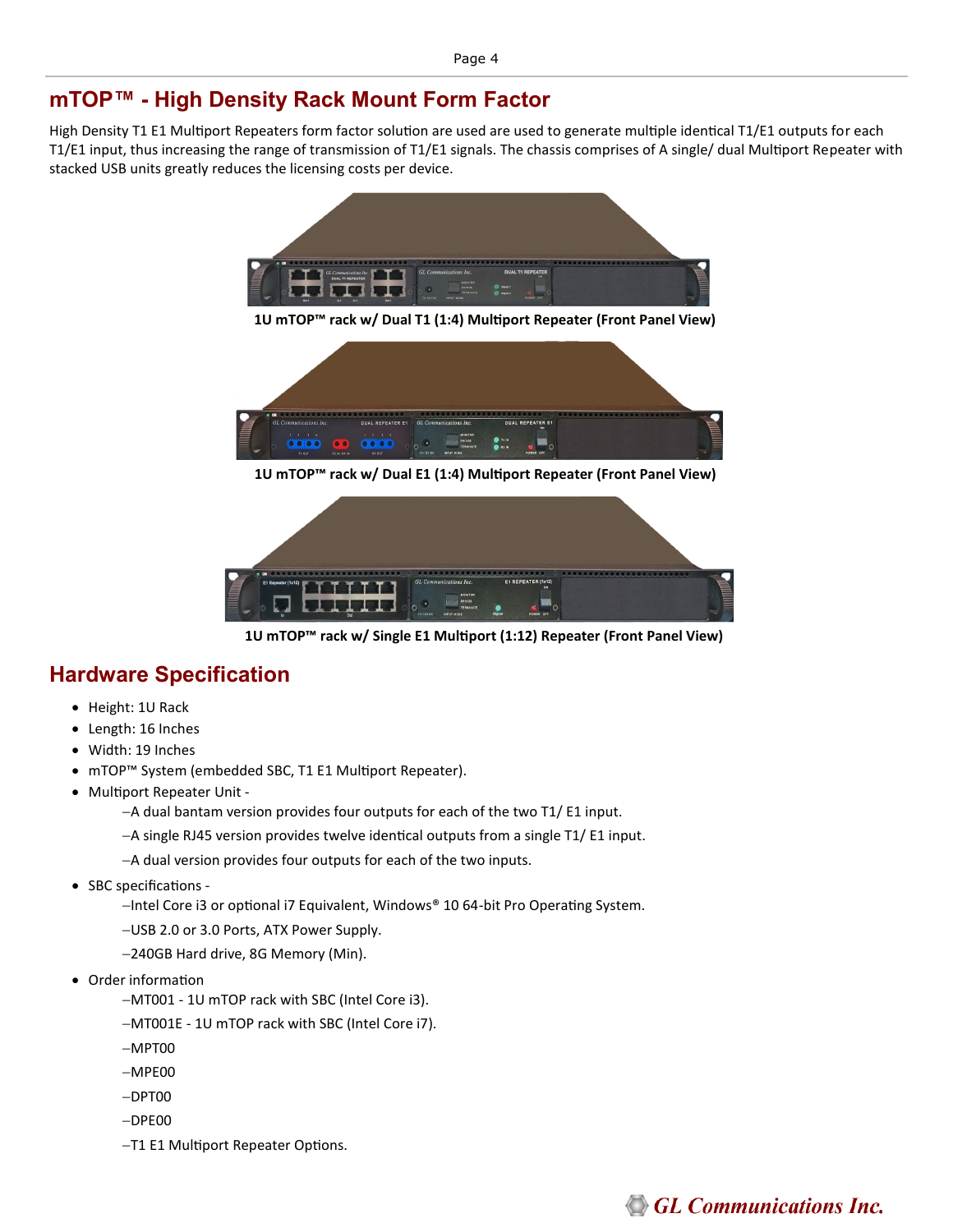# **Optical Tap Repeaters (OTR) 100 Mbps to 2.5 Gbps**

#### **SONET SDH Ethernet Optical Tap Repeaters**

Multiport Optical Tap Repeater hardware test platform provides multiple identical outputs for optical and electrical signals at OC-3 / STM-1, OC-12 / STM-4, OC-48 / STM-16, 1 GigE, and 2.5 GigE rates. The need for optical taps that cut the optical power by 30% or 50% are not needed, since the signals are repeated at full power.

### **Features**

- Accepts up to 6 standards SFPs from OC-3 to OC-48, or 1 GigE and 2.5 GigE.
- SFPs can be Electrical (Copper) or Optical Fiber (Single or Multimode).
- Mode Switch = 1 Pass thru Input to 5 Identical Outputs, or
- Mode Switch = 2 Pass thru Inputs to 2 Identical Outputs/each.
- Cascade two or more OTRs for greater duplication.
- Convert Single Mode to Multimode.
- Convert Optical to Electrical or Electrical to Optical.
- Error free repetition.

# **Multi-Rate Optical Tap/Repeater**

| <b>SONET/SDH or Ethernet</b> | <b>Bit Rate</b> |
|------------------------------|-----------------|
| OC-3/STM-1                   | 155.52 Mbps     |
| OC-12/STM-4                  | 622.08 Mbps     |
| OC-48/STM-16                 | 2488.32 Mbps    |
| 1 GigE                       | 1000 Mbps       |
| 2.5 GigE                     | 2500 Mbps       |

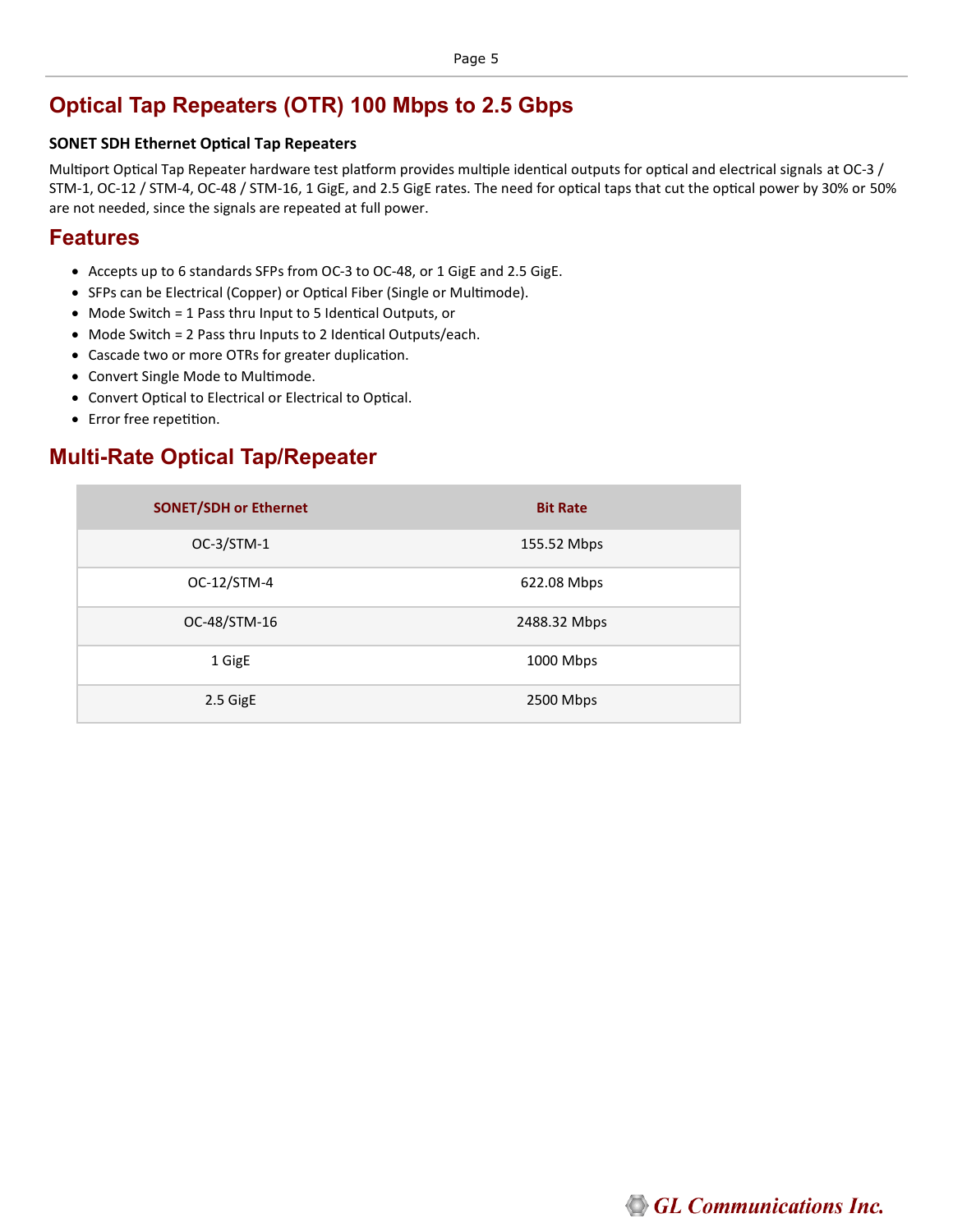## **Optical Tap Repeaters (OTR) up to 10 Gbps**

#### **SONET SDH Ethernet Optical Tap Repeaters**

Multiport Optical Tap Repeater hardware test platform provides multiple identical outputs for optical and electrical signals at OC-3 / STM-1, OC-12 / STM-4, OC-48 / STM-16, OC-192/STM-64, 1 GigE, 2.5 GigE and 10 GigE rates. The need for optical taps that cut the optical power by 30% or 50% are not needed, since the signals are repeated at full power.

### **Features**

- Accepts up to 4 standards SFPs or SFP+s from OC3 to OC192, or from 1 GigE up to 10 GigE.
- SFP and SFP+ can be Single or Multimode or a mixture of each.
- **Do Not Use** 10G Electrical SFPs, current draw is too great.
- Convert Single Mode to Multimode.
- Error free repetition.

### **Multi-Rate Optical Tap/Repeater**

| <b>SONET/SDH or Ethernet</b> | <b>Bit Rate</b> |
|------------------------------|-----------------|
| OC-3/STM-1                   | 155.52 Mbps     |
| OC-12/STM-4                  | 622.08 Mbps     |
| OC-48/STM-16                 | 2488.32 Mbps    |
| OC-192/STM-64                | 9.953 Gbps      |
| 1 GigE                       | 1000 Mbps       |
| 2.5 GigE                     | 2500 Mbps       |
| 10 GigE                      | 10,000 Mbps     |

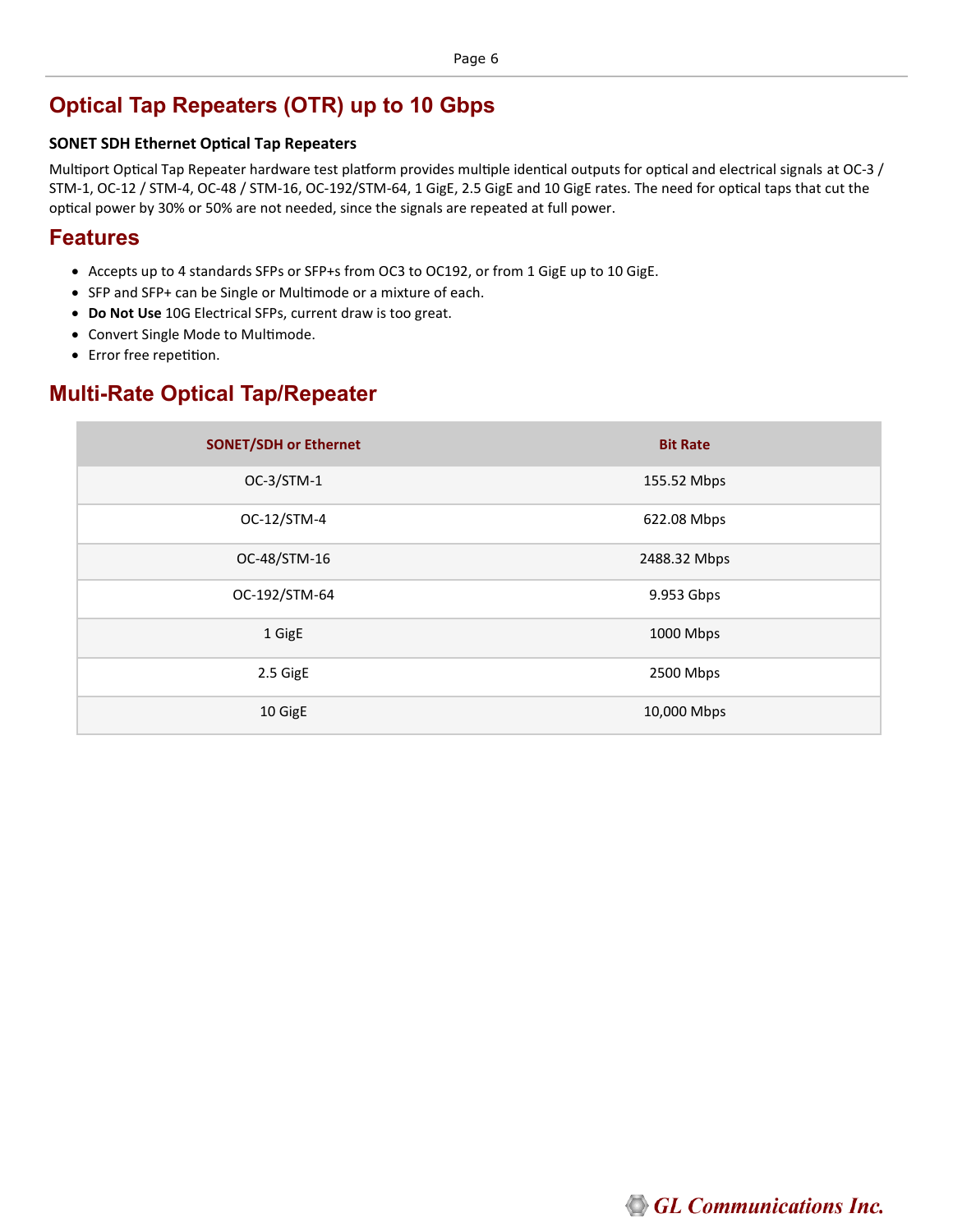### **mTOP™ Multiport Optical Tap Repeater**



**1U mTOP™ Multiport Optical Tap Repeater (100 Mbps to 2.5Gbps) (Front Panel View)** 



**1U mTOP™ Multiport Optical Tap Repeater (Up to 10 Gbps) (Front Panel View)** 

# **Hardware Specification**

- Height: 1U Rack
- Length: 16 Inches
- Width: 19 Inches
- mTOP™ System (embedded SBC, T1 E1 Multiport Repeater)
- Multiport Optical Tap Repeater Unit (100 Mbps to 2.5 Gbps)
	- −Accepts up to 6 standards SFPs from OC3 to OC48, or 1 GigE and 2.5 GigE
	- −SFPs can be Electrical (Copper) or Optical Fiber (Single or Multimode)
	- −Converts Single Mode to Multimode
	- −Mode Switch = 1 Pass thru Input to 5 Identical Outputs, or
	- −Mode Switch = 2 Pass thru Inputs to 2 Identical Outputs/eachSBC
- Multiport Optical Tap Repeater Unit (Up to 10 Gbps)
	- −Accepts up to 4 standards SFPs or SFP+s from OC3 to OC192, or from 1 GigE up to 10 GigE.
	- −SFP and SFP+ can be Single or Multimode or a mixture of each.
	- −Convert Single Mode to Multimode.
- specifications
	- −Intel Core i3 or optional i7 Equivalent, Windows® 10 64-bit Pro Operating System
	- −USB 2.0 or 3.0 Ports, ATX Power Supply
	- −240GB Hard drive, 8G Memory (Min)
- Order information
	- −MT001 1U mTOP rack with SBC (Intel Core i3)
	- −MT001E 1U mTOP rack with SBC (Intel Core i7)
	- −MPT00
	- −MPE00
	- −DPT00
	- −DPE00
	- −T1 E1 Multiport Repeater Options